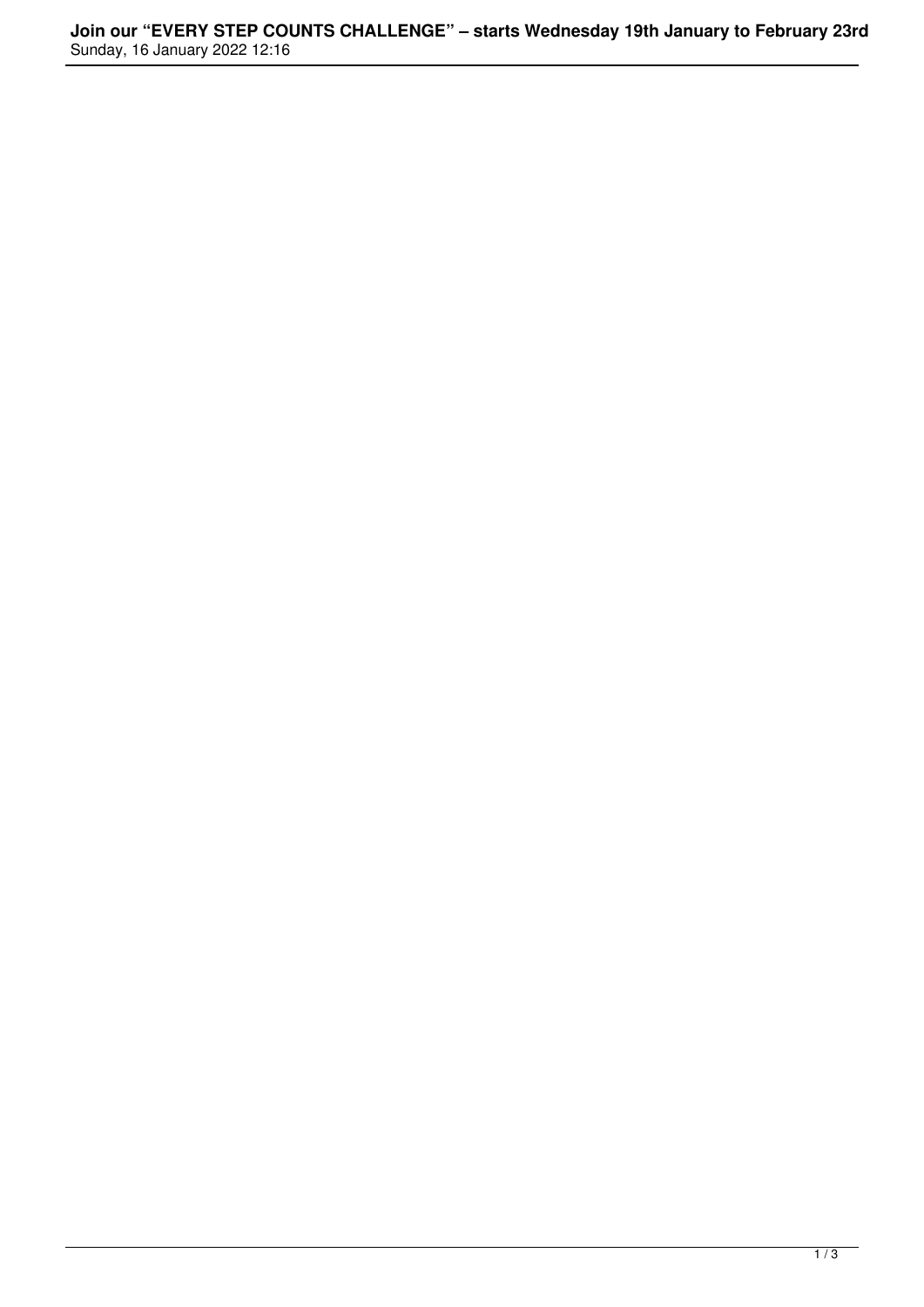**Join our "EVERY STEP COUNTS CHALLENGE" – starts Wednesday 19th January to February 23rd** Sunday, 16 January 2022 12:16





**WALKING** 

The Apple laga is a trademark of Apple Inc., registered in the US and other countries and regions. App Store is a service Mark of Apple Inc. Google Play<br>and the Google Play logo are trademarks of Google LLC. App download d

**IRELAND**